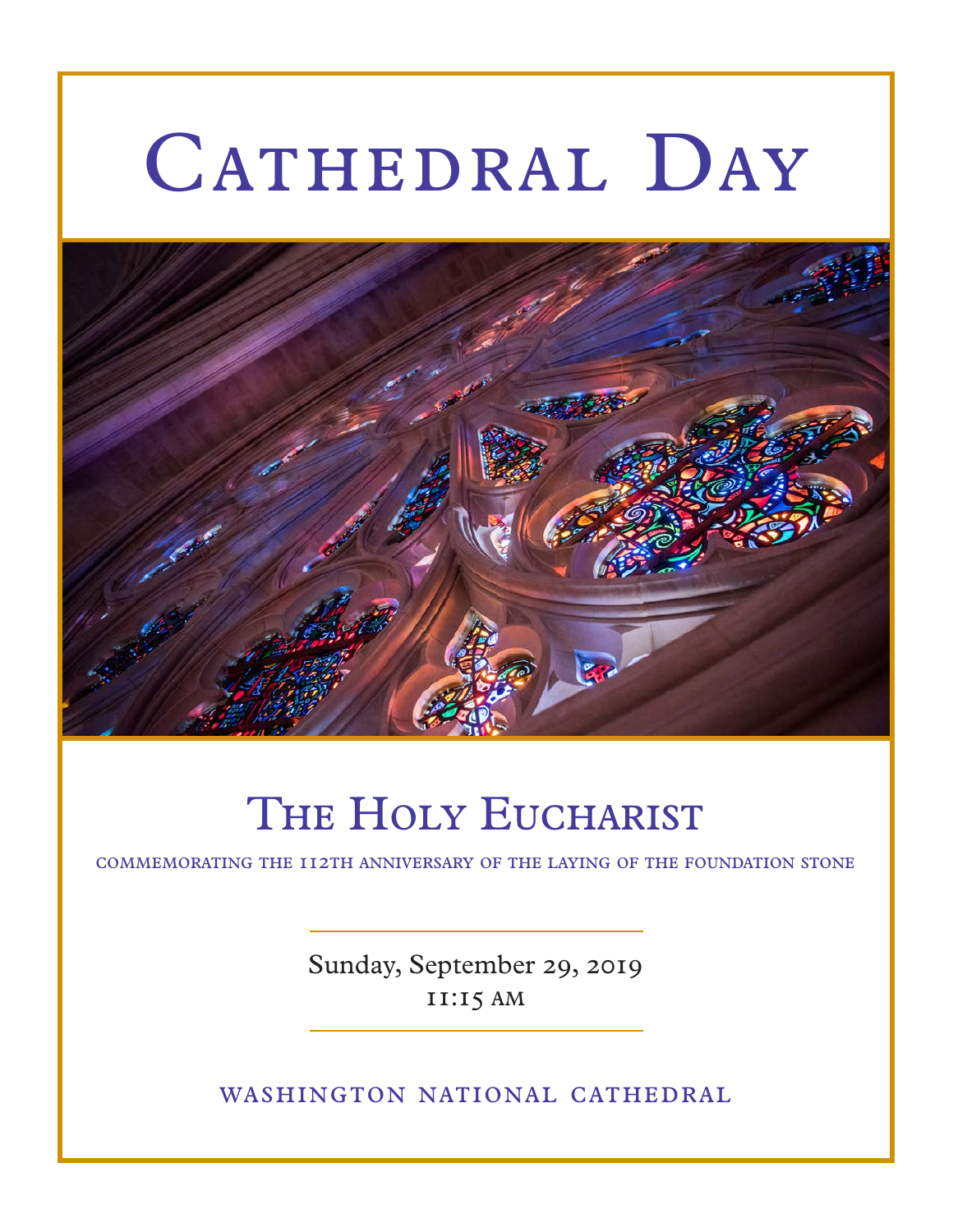#### september 29, 1907

Workers laid the Cathedral's foundation stone on September 29, 1907, the Feast of Saint Michael and All Angels. President Theodore Roosevelt and the Bishop of London spoke to a crowd of ten thousand. The foundation stone came from a field near Bethlehem and was set into a larger piece of American granite. Its inscription reads: "The Word was made flesh, and dwelt among us" (John 1:14). Today with special music, readings, and prayers, we celebrate the history and mission of this House of Prayer for All People.



#### The National Cathedral Association

The first "Cathedral Committees" were formed in 1899 to help secure the land atop Mount St. Alban for the new cathedral, eight years before the laying of the Cathedral's foundation stone. Bishop Henry Yates Satterlee charged the fledgling network of supporters with a call to "evoke interest among all the churchmen of America in the Cathedral at the National Capital." The earliest regional National Cathedral Association (NCA) committees provided "encouragement and moral support" as well as much-needed funds to cover the mortgage on the property.

The NCA was officially recognized on October 10, 1933, "to advance the interests of and to solicit funds and gifts for [the Cathedral] and to disseminate information for charitable, educational, and religious purposes" on the Cathedral's behalf.

As the NCA grew in size, organizing committees were formed in each diocese of The Episcopal Church. Regional volunteer leaders and an NCA board of trustees provided structure as rank-and-file NCA members served as Cathedral ambassadors.

The NCA contributed funds for constructing the north transept Women's Porch, the seventh-floor Pilgrim Observation Gallery, the NCA bay in the nave, and the NCA flying buttress. In addition, NCA members made contributions of metalwork, needlework, stained glass, and statuary throughout the Cathedral. The Cathedral's many guidebooks and other publications have historically been funded with NCA support as part of its mission to inspire love for the Cathedral in each new generation. On this Cathedral Day we celebrate the 120th anniversary of the National Cathedral Association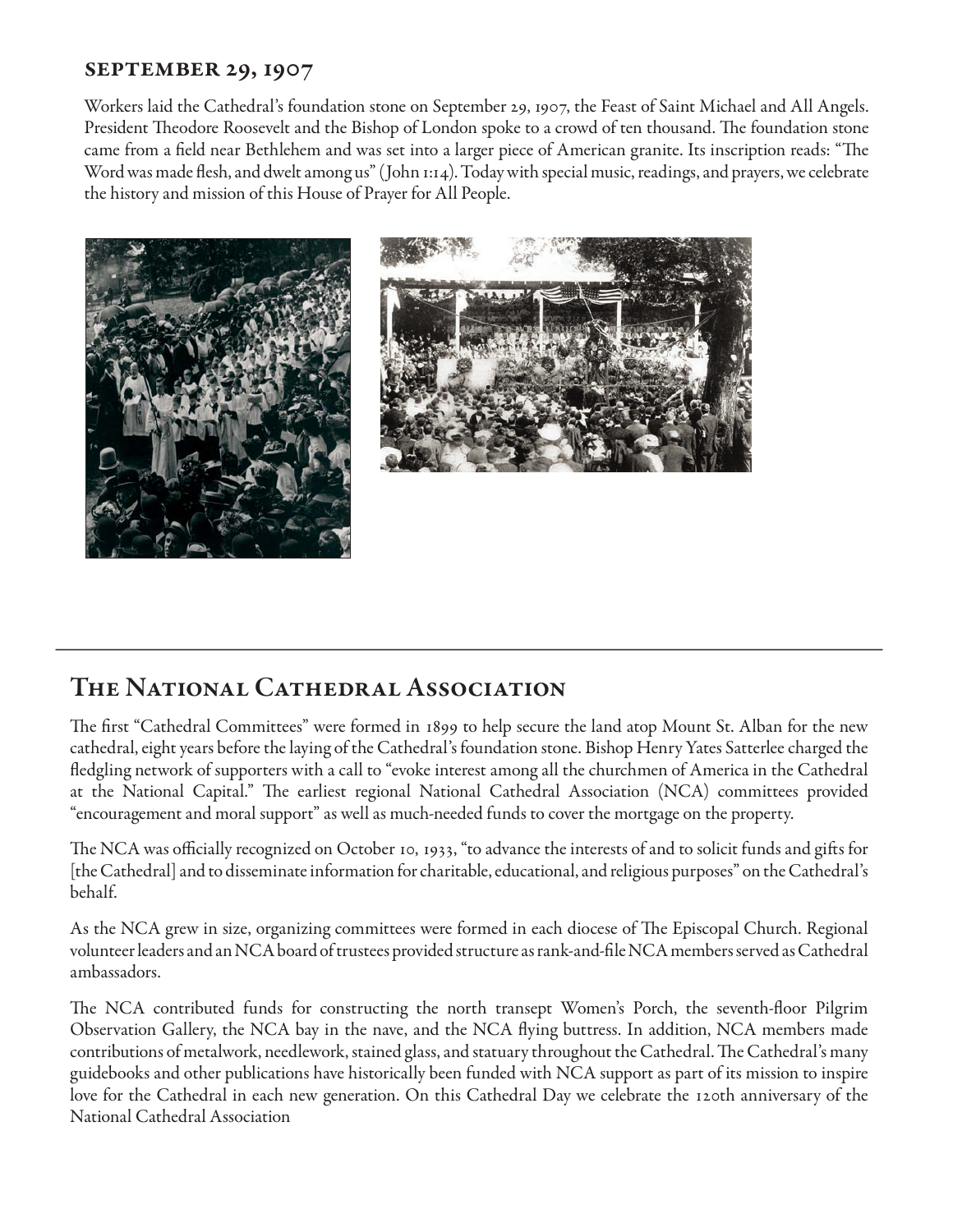

The Holy Eucharist

#### *Commemorating the 112thAnniversary of the Laying of the Foundation Stone*

*Worship lies at the heart of the Christian life. It is in worship that we express our theology and define our identity. It is through encountering God within worship that we are formed and transformed as the people of God. One of the glories of the Episcopal Church is its liturgical worship. Liturgy refers to the patterns, forms, words, and actions through which public worship is conducted.* 

#### *The people's responses are in* bold.

*This type of note, offering directions about the service is called a "rubric," which comes from the Latin word rubrica (red)—referring to a time when these instructional notes were always written in red.*

### The Entrance Rite

*When the service is accompanied by music, it often begins with an instrumental piece of music, during which the congregation can prepare for worship.*

#### carillon prelude

*Te Deum Laudamus* Roy Hamlin Johnson (b. 1929)

#### organ voluntary

*Prelude on "Urbs beata"*  $\Box$  **Richard Wayne Dirksen** (1921-2003)

*The people remain seated during the introit.* 

#### **INTROIT**

*My house shall be called a house of prayer*  $\qquad \qquad \qquad$  Douglas Major (b. 1953)

My house shall be called a house of prayer for all people. Alleluia. The glory of this latter house shall be greater than of the former, saith the Lord of hosts: and in this place will I give peace. My house shall be called a house of prayer for all people. Alleluia.

*(Isaiah 56:7, Haggai 2:9)*

*The people stand as able at the introduction to the hymn.* 

#### hymn at the procession • 518

*Christ is made the sure foundation Sung by all. Westminster Abbey* 

*We begin our worship as a gathered community by praising God in song.*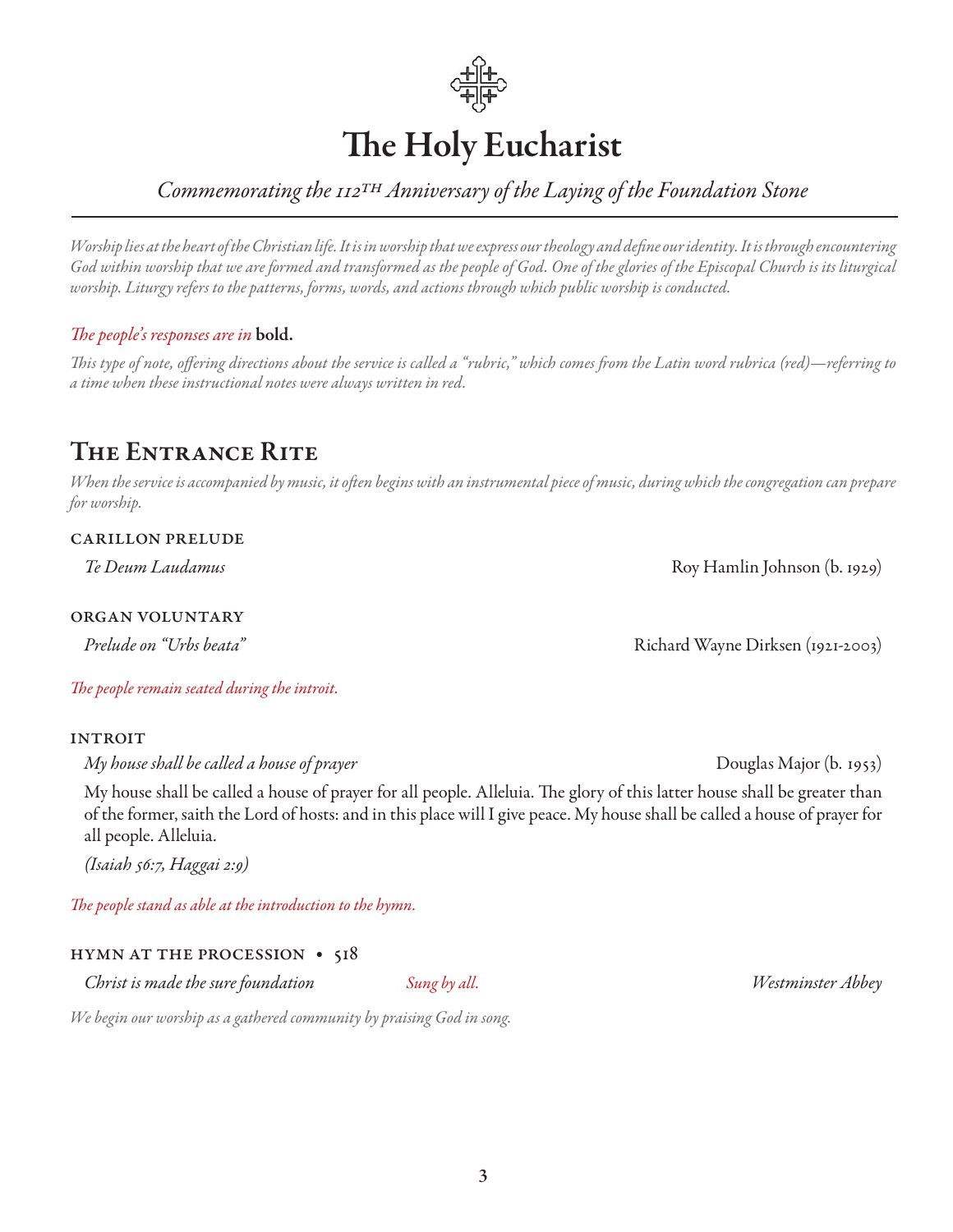#### the opening acclamation

I was glad when they said to me, "Let us go to the house of the Lord!" This is none other than the house of God, And this is the gate of heaven. Blessed be God: Father, Son, and Holy Spirit. And blessed be God's kingdom, now and for ever. Amen.

#### THE COLLECT FOR PURITY

*This prayer was an English rendering of a Latin prayer that began the liturgy in the medieval church before the Reformation. It remains a distinctive part of Episcopal worship to this day.*

Almighty God, to you all hearts are open, all desires known, and from you no secrets are hid: Cleanse the thoughts of our hearts by the inspiration of your Holy Spirit, that we may perfectly love you, and worthily magnify your holy Name; through Christ our Lord. Amen.

GLORIA IN EXCELSIS DEO *Sung by all.* Robert Powell (b. 1932)

*The Gloria, or Song of Praise, centers the service on the God we gather to praise in our worship.*

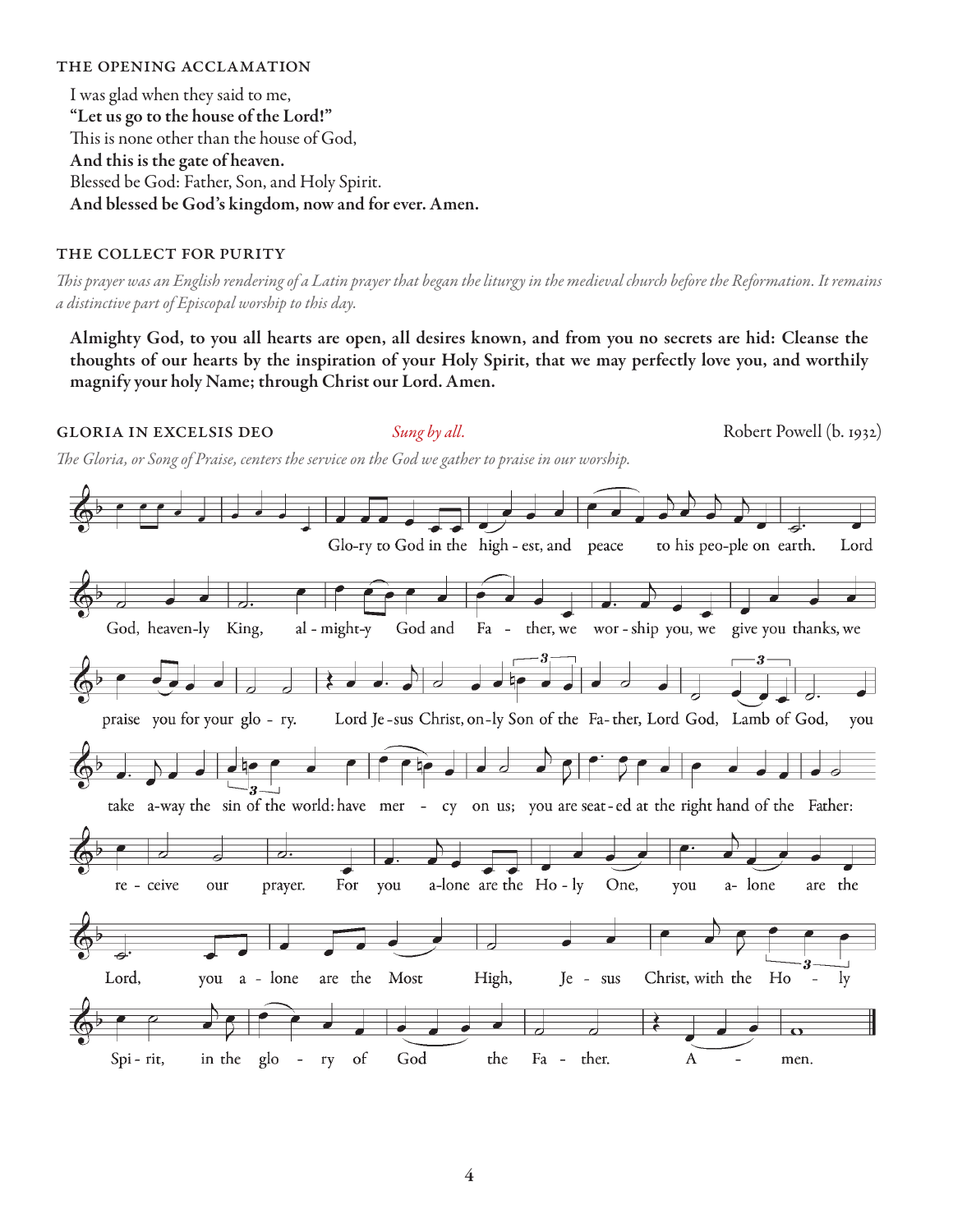## THE WORD OF GOD

#### collect on the anniversary of the dedication of a church

*The Collect is the prayer appointed for each Sunday that "collects" or captures the theme of the day or season of the Church year. It summarizes the attributes of God as revealed in the scriptures for the day.*

The Lord be with you. And also with you. Let us pray.

Almighty God, to whose glory we celebrate the dedication of this house of prayer: We give you thanks for the fellowship of those who have worshiped in this place, and we pray that all who seek you here may find you, and be filled with your joy and peace; through Jesus Christ our Lord, who lives and reigns with you, in the unity of the Holy Spirit, one God, now and for ever. Amen.

#### collect for the apostles peter and paul, patrons of this cathedral church

Almighty God, whose blessed apostles Peter and Paul glorified you by their martyrdom: Grant that your Church, instructed by their teaching and example, and knit together in unity by your Spirit, may ever stand firm upon the one foundation, which is Jesus Christ our Lord; who lives and reigns with you, in the unity of the Holy Spirit, one God, now and for ever. Amen.

#### *The people are seated.*

#### THE OLD TESTAMENT READING *Read by Joi L. Rutherford.* **Ruth 1:1-18** Ruth 1:1-18

#### *This reading is typically from the Old Testament (Hebrew Scriptures) which Jesus knew and from which he often referred or quoted.*

In the days when the judges ruled, there was a famine in the land, and a certain man of Bethlehem in Judah went to live in the country of Moab, he and his wife and two sons. The name of the man was Elimelech and the name of his wife Naomi, and the names of his two sons were Mahlon and Chilion; they were Ephrathites from Bethlehem in Judah. They went into the country of Moab and remained there. But Elimelech, the husband of Naomi, died, and she was left with her two sons. These took Moabite wives; the name of one was Orpah and the name of the other Ruth. When they had lived there for about ten years, both Mahlon and Chilion also died, so that the woman was left without her two sons or her husband. Then she started to return with her daughters-in-law from the country of Moab, for she had heard in the country of Moab that the Lord had had consideration for his people and given them food. So she set out from the place where she had been living, she and her two daughters-in-law, and they went on their way to go back to the land of Judah. But Naomi said to her two daughters-in-law, "Go back each of you to your mother's house. May the Lord deal kindly with you, as you have dealt with the dead and with me. The Lord grant that you may find security, each of you in the house of your husband." Then she kissed them, and they wept aloud. They said to her, "No, we will return with you to your people." But Naomi said, "Turn back, my daughters, why will you go with me? Do I still have sons in my womb that they may become your husbands? Turn back, my daughters, go your way, for I am too old to have a husband. Even if I thought there was hope for me, even if I should have a husband tonight and bear sons, would you then wait until they were grown? Would you then refrain from marrying? No, my daughters, it has been far more bitter for me than for you, because the hand of the Lord has turned against me." Then they wept aloud again. Orpah kissed her mother-in-law, but Ruth clung to her. So she said," See, your sister-in-law has gone back to her people and to her gods; return after your sister-in-law." But Ruth said, "Do not press me to leave you or to turn back from following you! Where you go, I will go; where you lodge, I will lodge; your people shall be my people, and your God my God. Where you die, I will die—there will I be buried. May the Lord do thus and so to me, and more as well, if even death parts me from you!" When Naomi saw that she was determined to go with her, she said no more to her.

The Word of the Lord. Thanks be to God.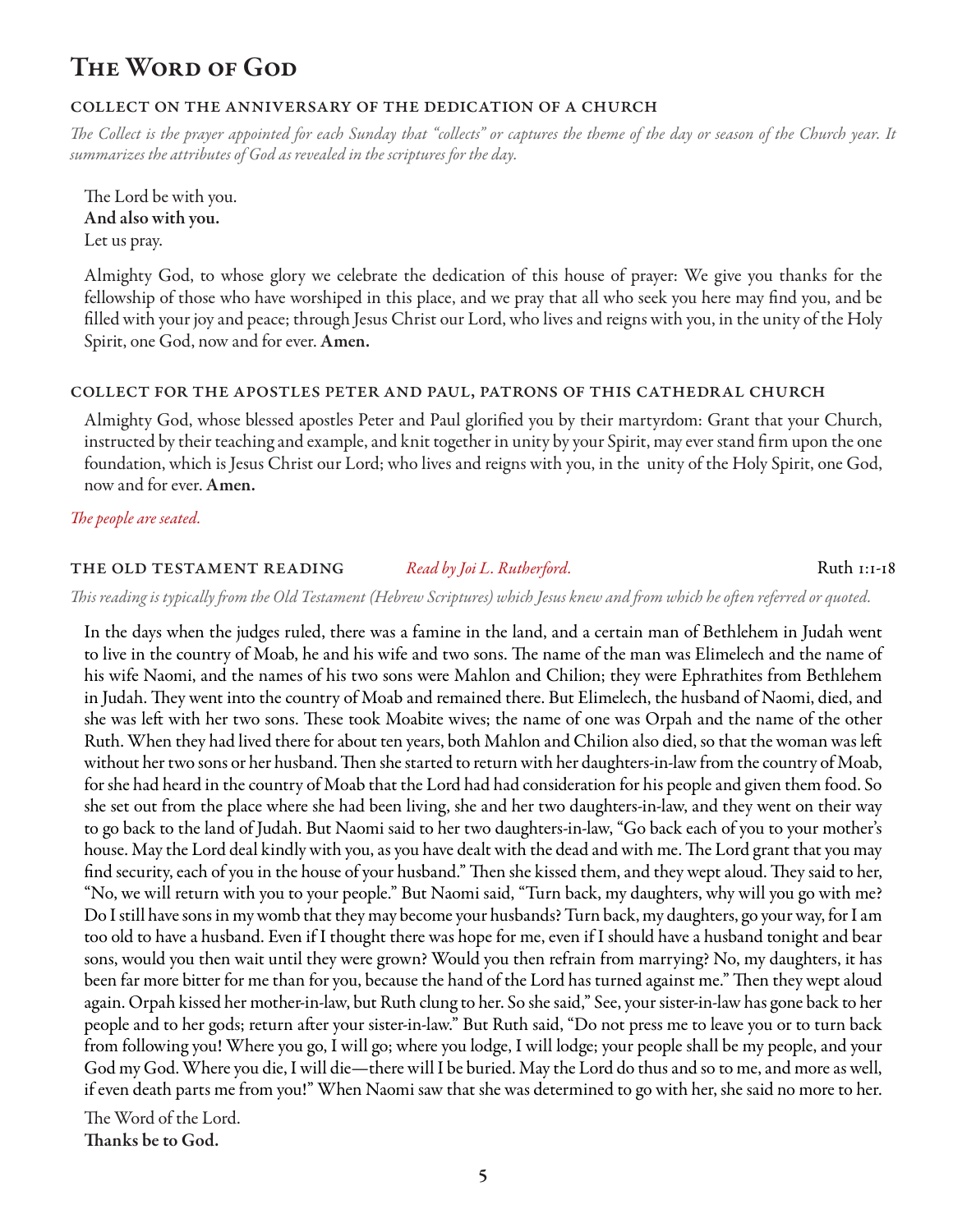*The psalms are prayers that Jesus used and cover every mood of humanity's relationship with God and one another.*

*The choir introduces the antiphon, then all repeat.*



#### *The choir sings the psalm.*

How dear to me is your dwelling, O Lord of hosts! My soul has a desire and longing for the courts of the Lord; my heart and my flesh rejoice in the living God.

The sparrow has found her a house

and the swallow a nest where she may lay her young; by the side of your altars, O Lord of hosts, my King and my God.

Happy are they who dwell in your house! they will always be praising you.

Happy are the people whose strength is in you! whose hearts are set on the pilgrims' way.

Those who go through the desolate valley will find it a place of springs, for the early rains have covered it with pools of water.

They will climb from height to height,

and the God of gods will reveal himself in Zion.

*All repeat the antiphon.* 

#### A Reading from the 1977 address to the Diocesan Convention by BISHOP JOHN T. WALKER *Read by Ana Caskin.*

It is my belief that of all the many sects, denominations, and communions that compromise modern day Christianity, the Episcopal Church is in a unique position to stand at the junction where Church and World meet. Any careful look at our own nation reveals the impact of the Anglican Compromise upon our social and political lives. That compromise suggests that cohabitation of widely divergent views in one community. Together we seek the truth the truth as received by the church as revealed and the non-church community as discovered. But it isn't necessary for Christians to suppose that truth revealed means truth immediately comprehended. If that were the case, then we should long ago have discovered a way to make real the mandate of the Gospel.

Empowered with the Spirit, prepared to seek answers together, ready to love and trust one another, we can become leaders in producing the kind of world which the Church, anointed one of God, is dedicated to ushering in. It will be a world in which peace is both preached and lived; where prisoners are delivered; the sick are truly cared for; and those that are bruised are set at liberty.

Empowered with the Spirit, we pray that the day will come for us when we hear Jesus say, "Today this scripture has been fulfilled in your hearing." Amen.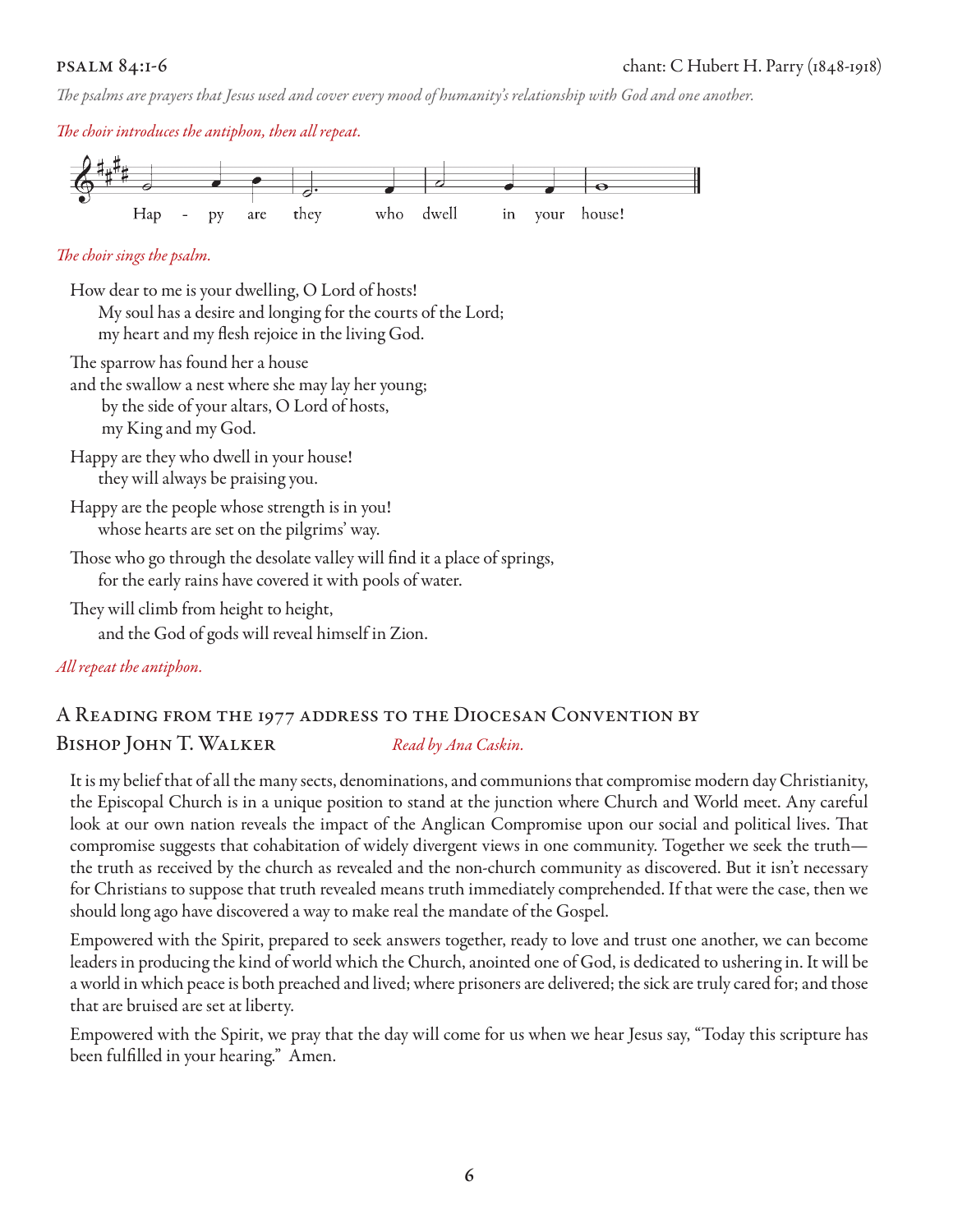#### THE NEW TESTAMENT READING *Read by Andrew C. Florance.* Romans 5:1-5

*This reading, taken from the New Testament, is typically from a letter (epistle) to the early Church, the Acts of the Apostles, or the Revelation to John.*

Since we are justified by faith, we have peace with God through our Lord Jesus Christ, through whom we have obtained access to this grace in which we stand; and we boast in our hope of sharing the glory of God. And not only that, but we also boast in our sufferings, knowing that suffering produces endurance, and endurance produces character, and character produces hope, and hope does not disappoint us, because God's love has been poured into our hearts through the Holy Spirit that has been given to us.

The Word of the Lord. Thanks be to God.

*The people stand as able at the introduction to the hymn.* 

#### hymn at the sequence • 680

*O God, our help in ages past Sung by all. St. Anne* 

*The sequence hymn or Alleluia moves us toward the summit of the Liturgy of the Word*—*the reading of the Holy Gospel. Gospel means "good news"—specifically the "good news of Jesus."* 

#### **THE HOLY GOSPEL** Luke 9:51-62

*This reading is taken from one of the four gospels (Matthew, Mark, Luke, and John), which depict the life, teachings, death, resurrection, and ascension of our Lord Jesus Christ. We stand for the Gospel reading to show the particular importance placed on Jesus' words and actions.*

The Holy Gospel of our Lord Jesus Christ according to Luke. Glory to you, Lord Christ.

When the days drew near for Jesus to be taken up, he set his face to go to Jerusalem. And he sent messengers ahead of him. On their way they entered a village of the Samaritans to make ready for him; but they did not receive him, because his face was set toward Jerusalem. When his disciples James and John saw it, they said, "Lord, do you want us to command fire to come down from heaven and consume them?" But he turned and rebuked them. Then they went on to another village. As they were going along the road, someone said to him, "I will follow you wherever you go." And Jesus said to him, "Foxes have holes, and birds of the air have nests; but the Son of Man has nowhere to lay his head." To another he said, "Follow me." But he said, "Lord, first let me go and bury my father." But Jesus said to him, "Let the dead bury their own dead; but as for you, go and proclaim the kingdom of God." Another said, "I will follow you, Lord; but let me first say farewell to those at my home." Jesus said to him, "No one who puts a hand to the plow and looks back is fit for the kingdom of God."

The Gospel of the Lord. Praise to you, Lord Christ.

*The people are seated at the invitation of the bishop.*

THE SERMON GERMON CONSERVERSE SERMON THE SERMON

*The sermon directly follows the Gospel because it is to be grounded in the scriptures. It illuminates the scriptural readings and relates them to daily life.*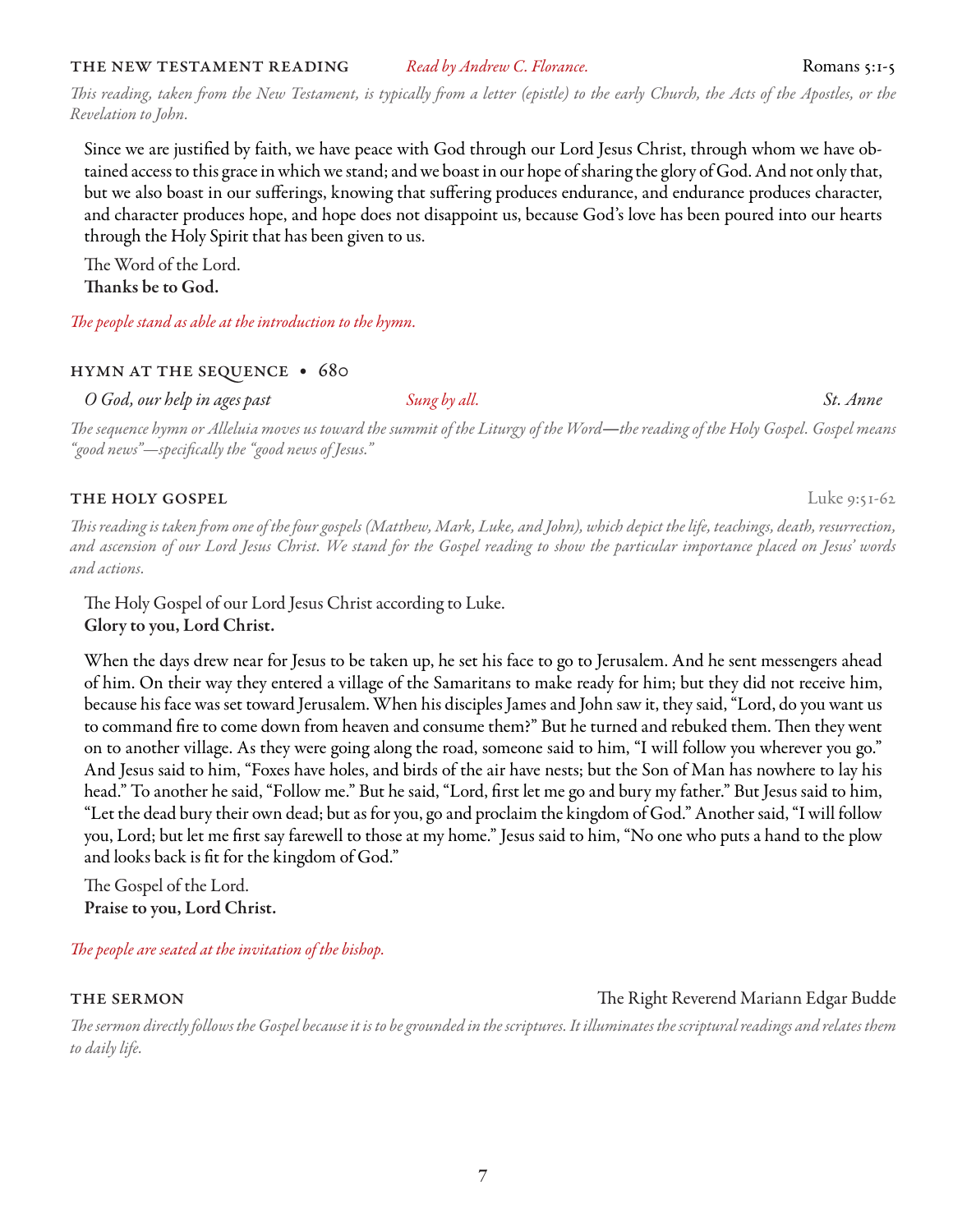#### *The people stand as able.*

#### the nicene creed

The word "creed" comes from the Latin "credo" for "I believe." First formulated at the Council of Nicaea in 325 AD and confirmed in *381ad, the Nicene Creed is said at the Holy Eucharist and reflects what Christians believe regarding the relationship between the Father, Jesus, and the Holy Spirit: The Holy Trinity.*

We believe in one God, the Father, the Almighty, maker of heaven and earth, of all that is, seen and unseen.

- We believe in one Lord, Jesus Christ, the only Son of God, eternally begotten of the Father, God from God, Light from Light, true God from true God, begotten, not made, of one Being with the Father. Through him all things were made. For us and for our salvation, he came down from heaven: by the power of the Holy Spirit he became incarnate from the Virgin Mary, and was made man. For our sake he was crucified under Pontius Pilate; he suffered death and was buried. On the third day he rose again in accordance with the Scriptures; he ascended into heaven and is seated at the right hand of the Father. He will come again in glory to judge the living and the dead, and his kingdom will have no end.
- We believe in the Holy Spirit, the Lord, the giver of life, who proceeds from the Father and the Son. With the Father and the Son he is worshiped and glorified. He has spoken through the Prophets. We believe in one holy catholic and apostolic Church. We acknowledge one baptism for the forgiveness of sins. We look for the resurrection of the dead, and the life of the world to come. Amen.

#### the prayers of the people

*We pray for ourselves and particularly on behalf of others. In our prayers we pray for the for Universal Church, the nation and all who govern, the welfare of the world, the concerns of our community of faith, including those who are in need or suffer, and for the departed. We are reminded in prayer that we are part of a larger fellowship, the Church—the Body of Christ.*

#### *After each intercession,*

With grateful hearts, We thank you, Lord.

#### *The people pray the concluding collect.*

O God, whose blessed Son hath taught us that the truth will make us free: Grant, we pray thee, that the gospel may be so faithfully proclaimed by Washington National Cathedral, in beauty and in power, that thy people may be free indeed: Bless all who labor for thee in this church in the nation's capital; and may our hearts, united with theirs, be lifted daily to the vision of that temple not made with hands, eternal in the heavens, where thou, Lord God omnipotent, reignest, world without end. Amen.

#### THE PEACE

The peace of the Lord be always with you. And also with you.

*The people greet one another with a sign of God's peace and are then seated.*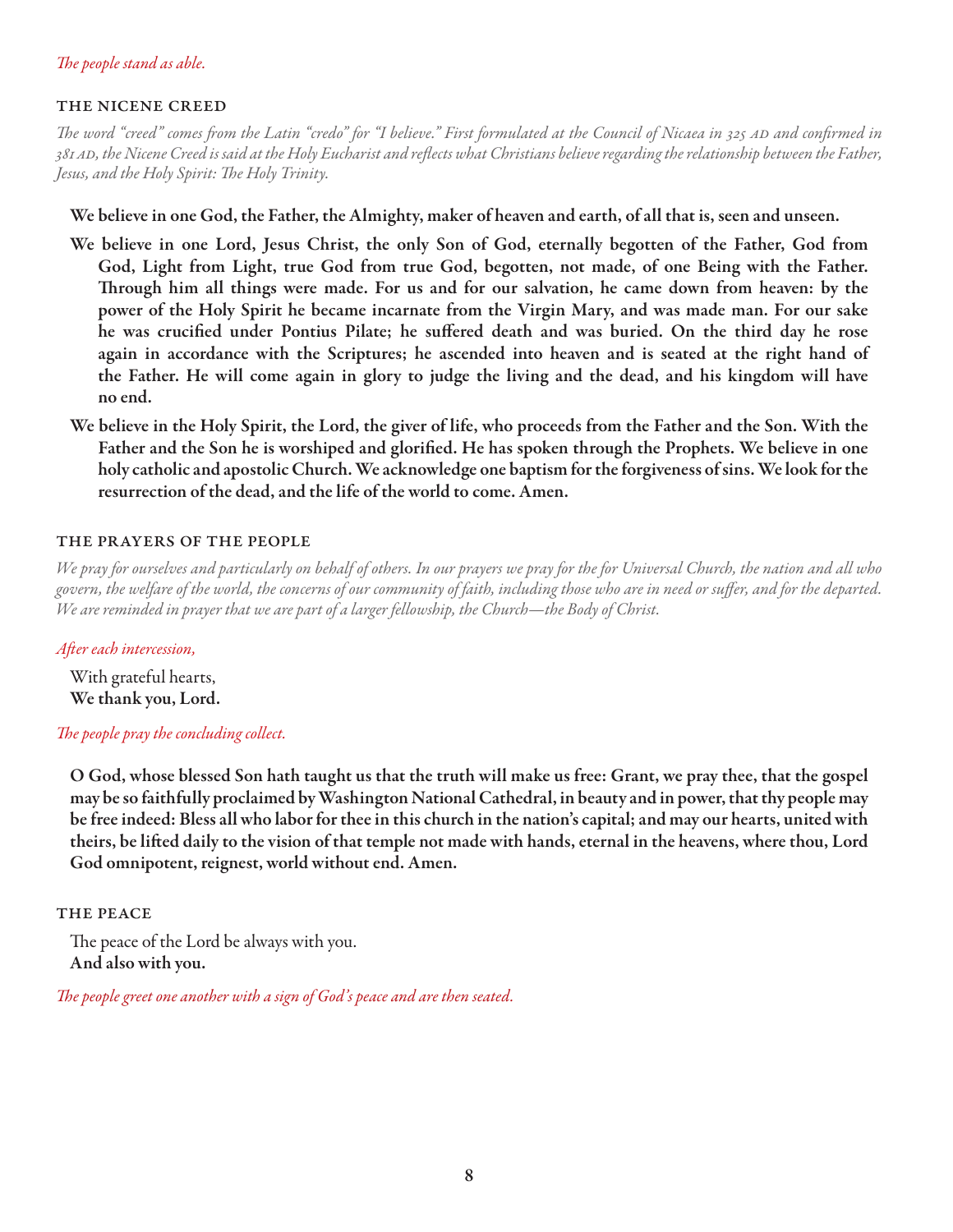## The Holy Communion

#### the offertory

*Having listened to the Word of God, affirmed our faith, confessed our sins, received forgiveness and shared in the peace, we are prepared for the drama and miracle of the Holy Communion. At the offertory, we gratefully offer back to God some of what God has given us, symbolically in the bread and wine, and in the money we give.* 

*An offering is received to support the Cathedral's ministry of sharing God's love with the world. The altar is prepared for Holy Communion.*

#### anthem at the offertory

*How lovely is thy dwelling place* from *A German Requiem*, Op. 45 Johannes Brahms (1833-1897)

How lovely is thy dwelling place, O Lord of Hosts! For my soul, it longeth, yea fainteth for the courts of the Lord; my soul and body crieth out, yea for the living God. O blest are they that dwell within thy house; they praise thy Name evermore!

*(Psalm 84:1, 3)*

*The people stand as able at the introduction to the hymn.* 

#### hymn at the presentation

*Only-begotten, Word of God eternal Sung by all. Christe Sanctorum*

|          |              |                       |                                |              |                          |              |                                                 |          |                                  |              |                          | ↗                                     |  |
|----------|--------------|-----------------------|--------------------------------|--------------|--------------------------|--------------|-------------------------------------------------|----------|----------------------------------|--------------|--------------------------|---------------------------------------|--|
|          | On           | Iy.                   | be<br>$\overline{\phantom{a}}$ | got          |                          | ten,         | Word                                            |          | of God<br>e                      | ter          |                          | nal,                                  |  |
| 2.       | This         | is                    | thy                            | tem          | Ξ.                       | ple;         | here                                            |          | thy pres - ence - cham           |              | $\overline{\phantom{a}}$ | ber;                                  |  |
| 3.       | Hal          | lowed<br>$\equiv$     | this                           | dwell        | $\overline{\phantom{m}}$ | ing          | where                                           |          | the Lord                         | bid<br>$a -$ | $\overline{\phantom{0}}$ | eth,                                  |  |
|          |              |                       |                                |              |                          | ♂            | $\bullet$ $\dot{\hspace{1ex}\cdot\hspace{1ex}}$ |          |                                  | $\circ$      |                          | ♂                                     |  |
|          | Lord         | of                    | cre                            | a            |                          | tion,        | mer                                             | ci - ful | and                              | might        |                          | у,                                    |  |
|          | here         | may                   | thy                            | ser          |                          | vants,       | at                                              |          | the mys -<br>tic                 | ban          |                          | quet,                                 |  |
|          | this         | is                    | none                           | $\mathbf{O}$ |                          | ther         | than                                            | the gate | $\sigma$                         | hea          |                          | ven;                                  |  |
|          |              |                       |                                |              |                          |              |                                                 |          |                                  |              |                          |                                       |  |
| $\omega$ | $\mathcal O$ |                       |                                |              |                          |              |                                                 |          |                                  |              |                          |                                       |  |
|          |              |                       |                                |              |                          |              |                                                 |          |                                  |              |                          |                                       |  |
|          | hear         | now                   |                                | thy          | ser                      |              | vants,                                          |          | when                             | their        | joy                      | ful                                   |  |
|          | hum          | bly                   |                                | $\mathbf{a}$ | dor                      |              | ing,                                            |          | take                             | thy          | Bo                       | $\rm{d}v$<br>$\overline{\phantom{a}}$ |  |
|          |              |                       |                                |              |                          |              |                                                 |          |                                  |              |                          |                                       |  |
|          |              | ers<br>$\blacksquare$ |                                | and          |                          |              | grims,                                          |          | seek<br>$\overline{\phantom{0}}$ |              | homes                    | $\mathbf c$                           |  |
|          | strang       |                       |                                |              | pil                      |              |                                                 |          |                                  | ing          |                          |                                       |  |
|          |              |                       |                                | 77           |                          |              |                                                 |          |                                  |              |                          |                                       |  |
|          |              | A                     |                                |              |                          |              |                                                 | ╭        |                                  |              | $\overline{\mathbf{O}}$  |                                       |  |
|          | voic         | es                    |                                | rise         |                          | $\mathbf{t}$ | thy                                             | pres     |                                  |              | ence.                    |                                       |  |
|          | bro          |                       | ken,                           | drink        |                          | $\circ f$    | thy                                             | chal     |                                  |              | ice.                     |                                       |  |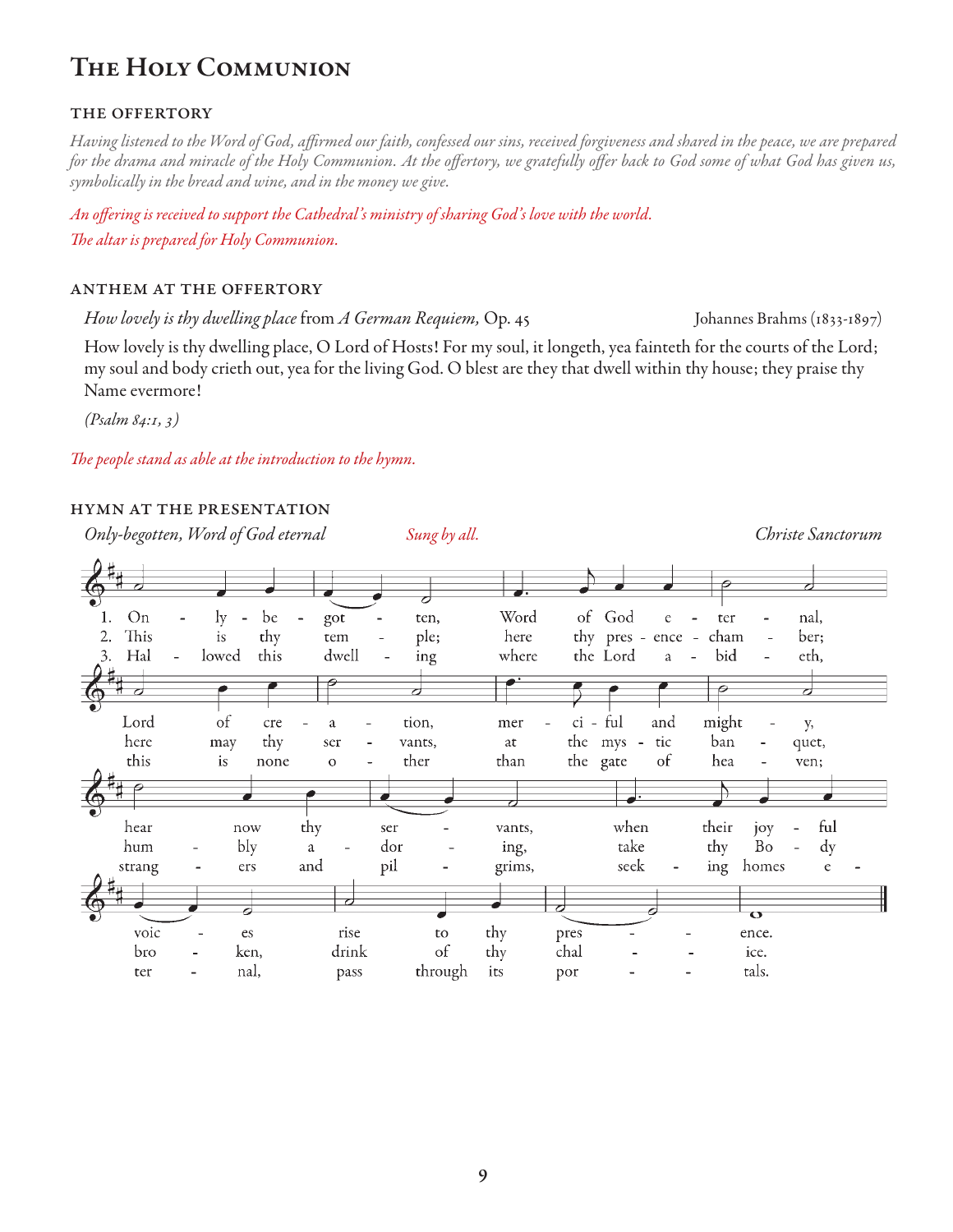#### the great thanksgiving

*In the Great Thanksgiving, we do what Jesus himself asked us to do: thank God and recall all that God has done for us in the life, death, and resurrection of Christ. The Great Thanksgiving, or Eucharistic Prayer, is a long prayer with four parts. Each of these four parts corresponds to a different action of Jesus at the Last Supper, where he took, blessed, broke, and gave bread and wine as sacraments of his body and blood. We begin the Great Thanksgiving with the Sursum Corda, meaning "Lift up your hearts."* 

The Lord be with you. And also with you.

Lift up your hearts. We lift them to the Lord.

Let us give thanks to the Lord our God. It is right to give God thanks and praise.

It is right, and a good and joyful thing, always and everywhere to give thanks to you, Father Almighty, Creator of heaven and earth.

And now we give you thanks for your blessing on this house of prayer, where through your grace we offer you the sacrifice of praise and are built by your Spirit into a temple made without hands, even the body of your Son Jesus Christ.

Therefore we praise you, joining our voices with Angels and Archangels and with all the company of heaven, who for ever sing this hymn to proclaim the glory of your Name:

#### SANCTUS & BENEDICTUS *Sung by all.* Richard Proulx (1937-2010) *The Sanctus (Holy, Holy, Holy) is the hymn of praise that never ceases before God and is based on Isaiah 6:3.* Ho-ly, ho-ly, ho-ly Lord, God of pow-er and might, heaven and earth full of your are Ho - san - na in the high-est. Ho-san-na in the high-est. Blessed is he who comes in the glo-ry. of the Lord. Ho - san - na in the high-est. Ho-san-na in the high est. name

*We recall God's acts of salvation history. The presider says the "Words of Institution" that Jesus said at the Last Supper. At the Memorial Acclamation we remember Christ's death, resurrection, and promise to return at the end of the age. During the prayer, the Holy Spirit is invoked to bless and sanctify the gifts of bread and wine.*

Holy and gracious Father: In your infinite love you made us for yourself; and, when we had fallen into sn and become subject to evil and death, you, in your mercy, sent Jesus Christ, your only and eternal Son, to share our human nature, to live and die as one of us, to reconcile us to you, the God and Father of all.

He stretched out his arms upon the cross, and offered himself, in obedience to your will, a perfect sacrifice for the whole world.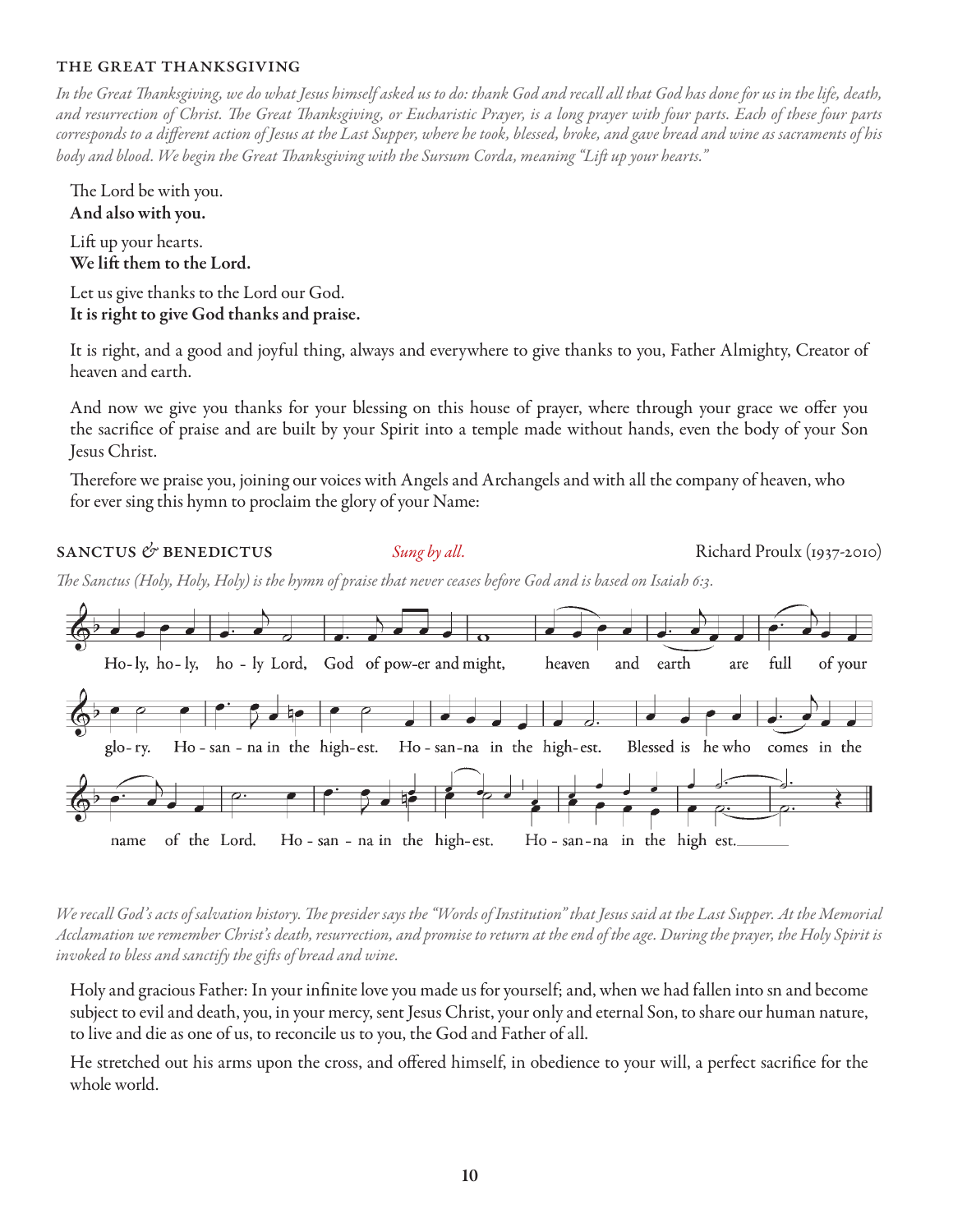On the night he was handed over to suffering and death, our Lord Jesus Christ took bread; and when he had given thanks to you, he broke it, and gave it to his disciples, and said, "Take, eat: This is my Body, which is given for you. Do this for the remembrance of me."

After supper he took the cup of wine; and when he had given thanks, he gave it to them, and said, "Drink this, all of you: This is my Blood of the new Covenant, which is shed for you and for many for the forgiveness of sins. Whenever you drink it, do this for the remembrance of me."

Therefore we proclaim the mystery of faith: Christ has died. Christ is risen. Christ will come again.

We celebrate the memorial of our redemption, O Father, in this sacrifice of praise and thanksgiving. Recalling his death, resurrection, and ascension, we offer you these gifts.

Sanctify them by your Holy Spirit to be for your people the Body and Blood of your Son, the holy food and drink of new and unending life in him. Sanctify us also that we may faithfully receive this holy Sacrament, and serve you in unity, constancy, and peace; and at the last day bring us with all your saints into the joy of your eternal kingdom.

*The Great Amen is when the congregation with a unified great voice concurs with all that the presider has prayed. It is the only "Amen" in all capitals found in the Book of Common Prayer, signifying the greatness of the congregation's response.* 

All this we ask through your Son Jesus Christ. By him, and with him, and in him, in the unity of the Holy Spirit all honor and glory is yours, Almighty Father, now and for ever. AMEN.

#### the lord's prayer

*We pray together the prayer that Jesus taught his disciples to pray. The link between our daily bread and the spiritual food we receive in the Eucharist is an ancient connection.*

Notre Père…, Padre nuestro…, Vater unser…,

Our Father, who art in heaven, hallowed be thy Name, thy kingdom come, thy will be done, on earth as it is in heaven. Give us this day our daily bread. And forgive us our trespasses, as we forgive those who trespass against us. And lead us not into temptation, but deliver us from evil. For thine is the kingdom, and the power, and the glory, for ever and ever. Amen.

#### the breaking of the bread *&* the fraction anthem

*The presider breaks the bread in silence.*

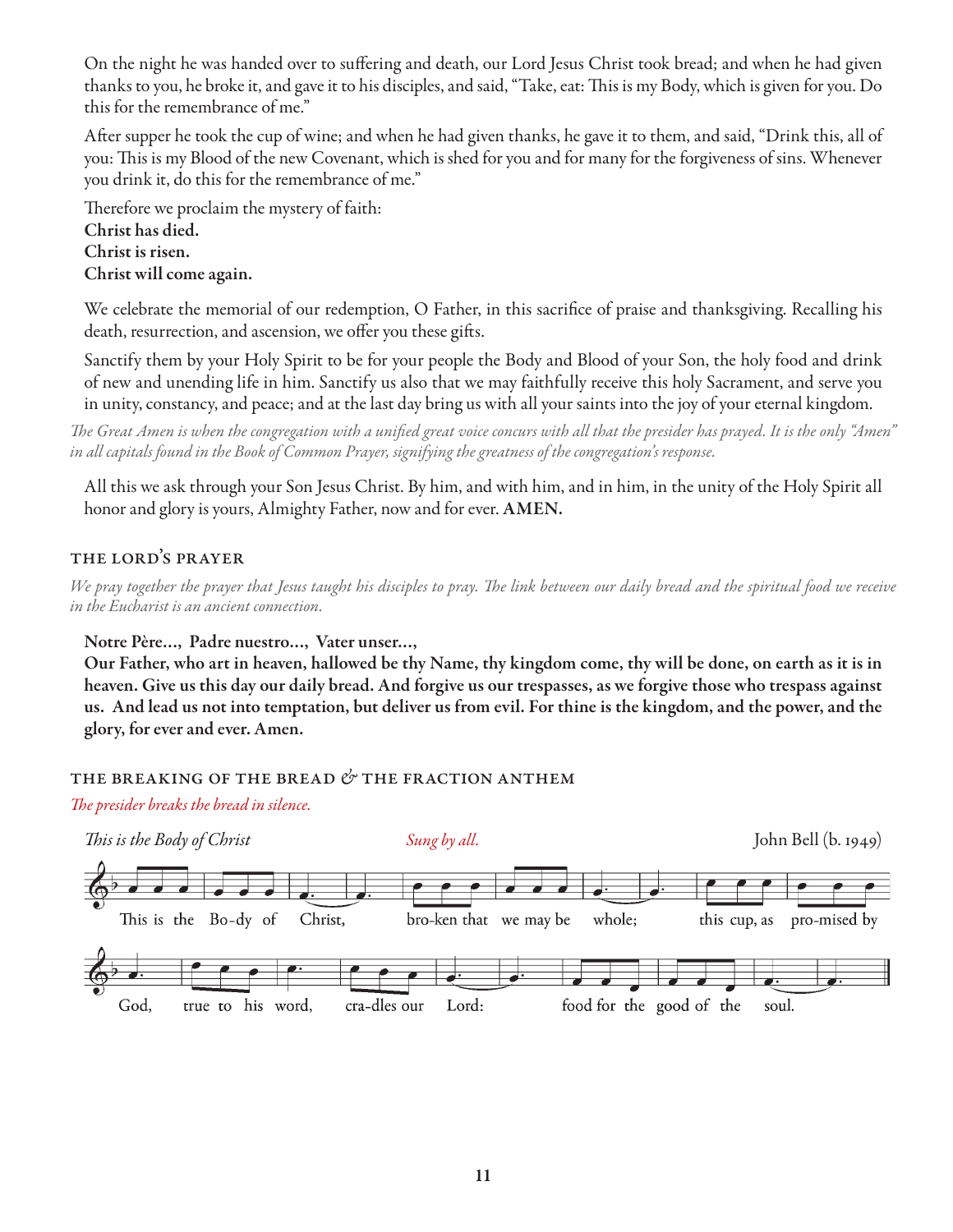#### the invitation to holy communion

#### *The people are seated.*

*All who seek God and a deeper life in Christ are welcome to receive Holy Communion. Please receive the bread in open and outstretched hands and sip the wine from the chalice, guiding it gently to your lips; or you may dip the wafer into the wine. Gluten-free wafers are available; please make your need known to the minister. Respond to receiving Communion by saying "Amen." If you prefer to receive a blessing instead, please indicate your choice by crossing your hands across your chest. Those who wish to have Holy Communion brought to them at their seat should notify an usher.* 

*During the administration of Holy Communion, the laying on of hands and prayers for healing are offered in St. John's Chapel. Please enter the chapel by the ramp or stairs to the right of the pulpit.*

#### communion anthem

*O sacrum convivium* Olivier Messiaen (1908-1992)

*Sung in Latin.* O sacred feast, wherein Christ is received: the memory of his passion is renewed in us. Our souls are filled with grace, and the pledge of everlasting glory is given unto us. Alleluia.

*(attr. Thomas Aquinas, 1225-1274)*

*The people stand as able.* 

#### postcommunion prayer

*As the celebration ends, we are charged to reach out beyond our own church to the world around us.*

Father in heaven, whose Church on earth is a sign of your heavenly peace, an image of the new and eternal Jerusalem: grant to us in the days of our pilgrimage that, fed with the living bread of heaven, and united in the body of your Son, we may be the temple of your presence, the place of your glory on earth, and a sign of your peace in the world; through Jesus Christ our Lord. Amen.

#### the blessing

*The bishop blesses the people, and the people respond,* Amen*.*

hymn at the closing • 525

the dismissal

Like living stones precious in his sight, go in peace to proclaim the mighty acts of God. Thanks be to God.

#### organ voluntary

*Tu es petra* Henri Mulet (1878-1967) *"Thou art the rock, and the gates of hell shall not prevail against thee."*

*Following the service, the Washington Ringing Society will ring the Cathedral bells.*

*The Church's one foundation Sung by all. Aurelia*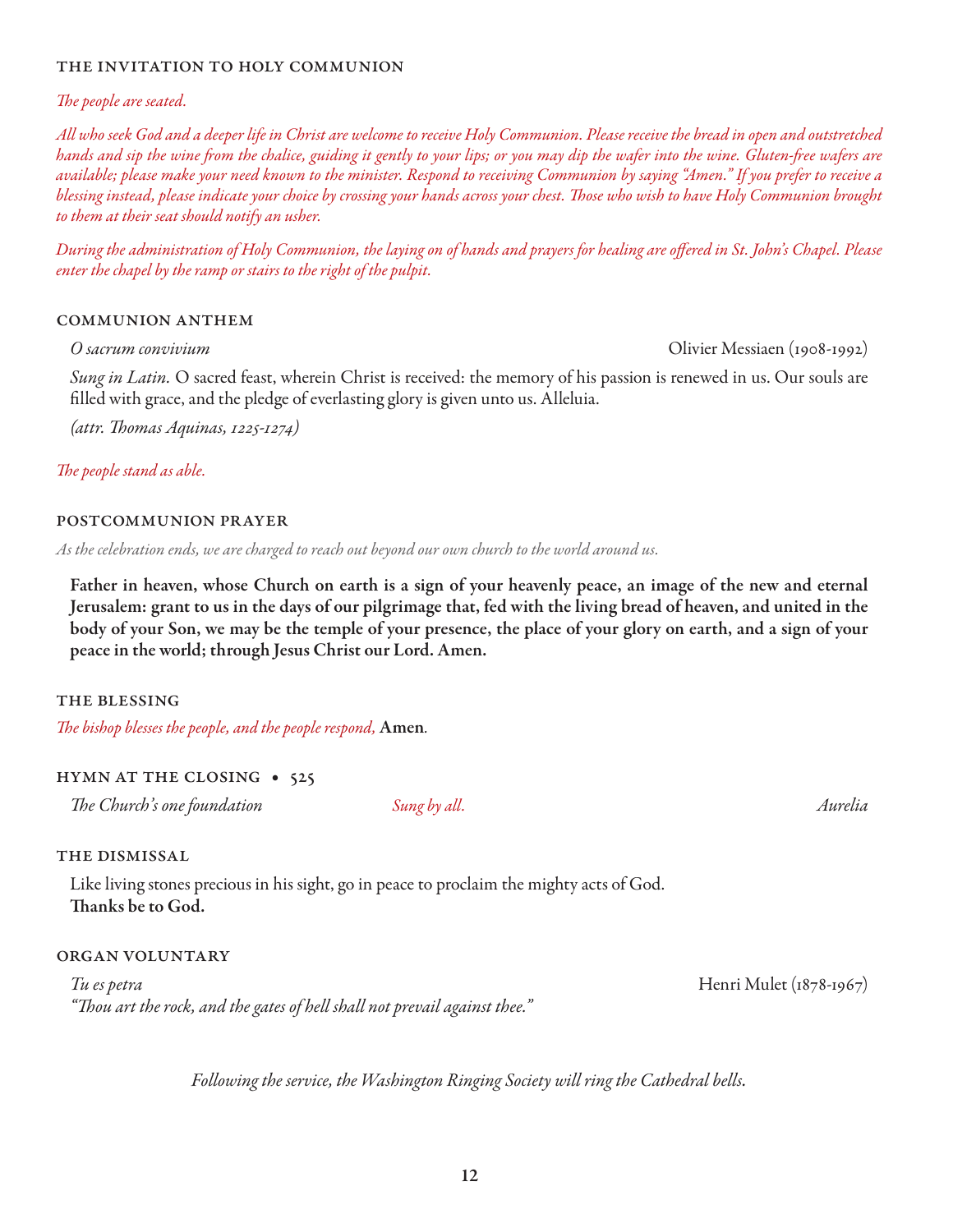

## John Thomas Walker

On this Cathedral Day we remember and honor the life and legacy of The Right Reverend John Thomas Walker, sixth bishop of the Episcopal Diocese of Washington and former dean of this Cathedral and mark the 30th anniversary of his death.

John Thomas Walker was born on July 27, 1925, in Barnesville, Georgia, and grew up in Detroit, Michigan, in the African Methodist Episcopal (AME) Church. In 1947, at the age of 22, John joined The Episcopal Church, and upon graduation from Wayne State University in 1951, accepted God's call to become an Episcopal priest.

John graduated from Virginia Theological Seminary in 1954. His subsequent ministry included service as rector of St. Mary's Episcopal Church, Detroit, Michigan; the first black master at St. Paul's School, Concord, New Hampshire; a seminarian supervisor in Central America; and a college teacher at Bishop Tucker Seminary in Uganda.

In 1966, John joined the Washington National Cathedral staff as canon missioner. He was elected Suffragan Bishop of the Diocese of Washington

in 1971 and bishop coadjutor in 1976. In 1977, John Thomas Walker became the Sixth Bishop of Washington— Washington's first black diocesan bishop and the second black diocesan bishop in The Episcopal Church. When The Very Reverend Francis B. Sayre, Jr., retired in 1978, Bishop Walker became dean of the Cathedral Church of Saint Peter and Saint Paul. As bishop and dean until his death in 1989, Walker influenced the activities of both institutions and ensured their common goals.

Bishop Walker was a man of God who was straightforward without being intimidating and whose manner was that of a shepherd gently leading his flock. As bishop, Walker focused the Church's attention on a wide variety of reconciliation and social justice issues, including: infant mortality, ordination of women, gays and lesbians, HIV/AIDS, racism, civil rights in the U.S., and apartheid in South Africa.

Bishop Walker was blessed with a loving wife, Maria, and three wonderful children: Thomas, Ana Maria, and Charles.

Bishop John Thomas Walker was a man of wisdom, courage, and grace.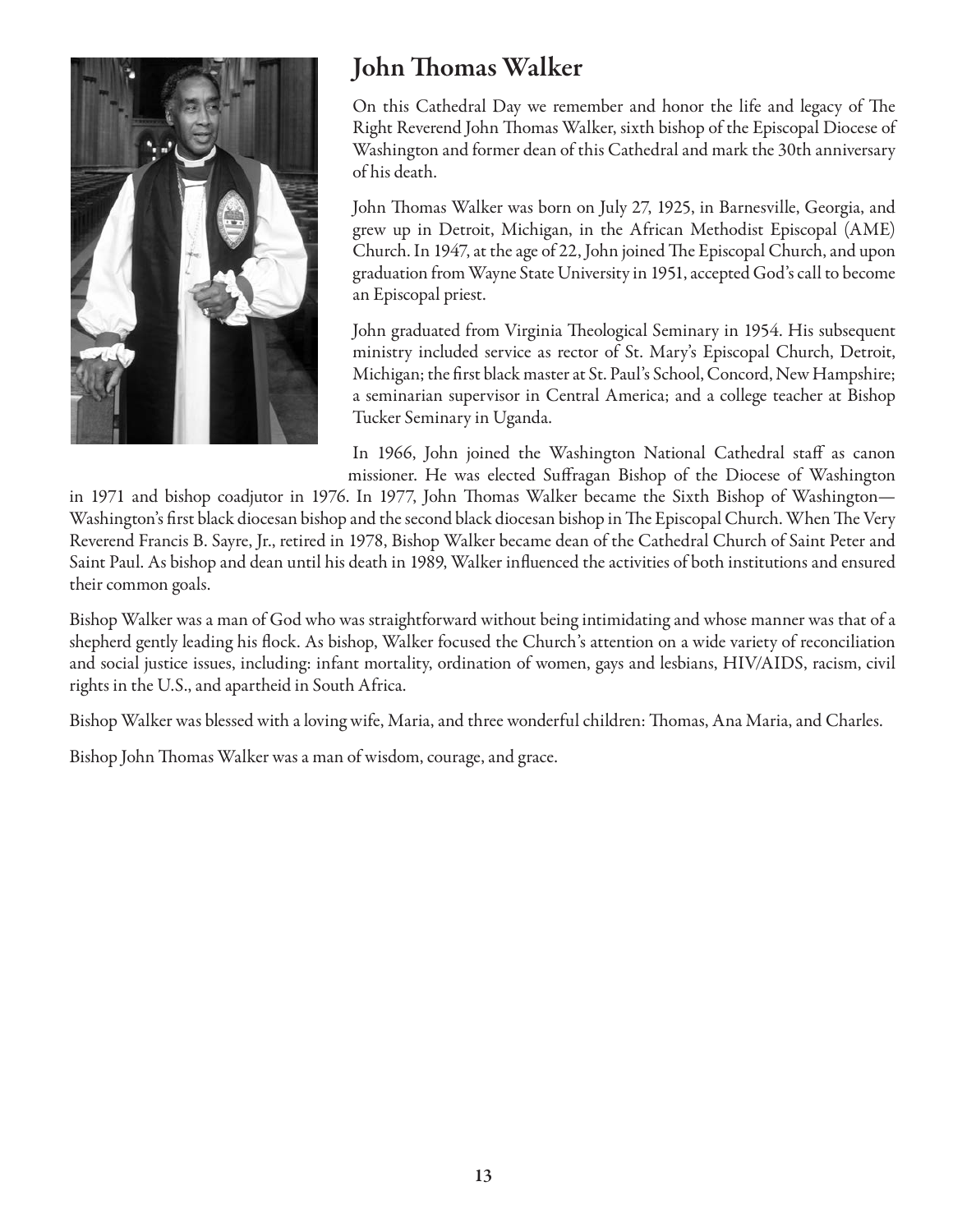FLOWERS throughout the Cathedral are given to the glory of God and in celebration of Cathedral Day and the dedication of the Garth; and in honor and memory of The Right Reverend John T. Walker, Sixth Bishop of the Episcopal Diocese of Washington, on the 30th anniversary of his death.

permissions Bible texts of the New Testament taken from the *New Revised Standard Version Bible*, Copyright 1989, Division of Christian Education of the National Council of the Churches of Christ in the USA. Used by permission. Collects, psalm, creed, prayers (adapted), peace, Eucharistic Prayer A (adapted) taken from *Book of Common Prayer,* 1979. Public domain. Proper Preface, postcommunion prayer, and dismissal taken from *Common Worship: Times and Seasons,* Copyright 2006, The Archbishops' Council. Used by permission. All rights reserved. Concluding Collect: NCA prayer. Used by permission. *Gloria in excelsis Deo: Glory to God.* Music: Robert Powell, rev., Copyright 1985, Church Publishing, Inc. Reprinted under One License #A-709283. *Only-begotten, Word of God eternal*. Text: Latin, tr. Maxwell J. Blacker (1822-1888). Music: *Christe sanctorum* from *Antiphoner*, 1681. Public domain. *Sanctus: Holy, holy, holy Lord. Music:* From A Community Mass, Richard Proulx, Copyright 1971/1977, GIA Publications, Inc. Reprinted under One License #A-709283. *Fraction anthem: This is the Body of Christ*. Text and music: John Bell, Copyright 1998, Iona Community, GIA Publications, Inc., agent. Reprinted under One License #A-709283.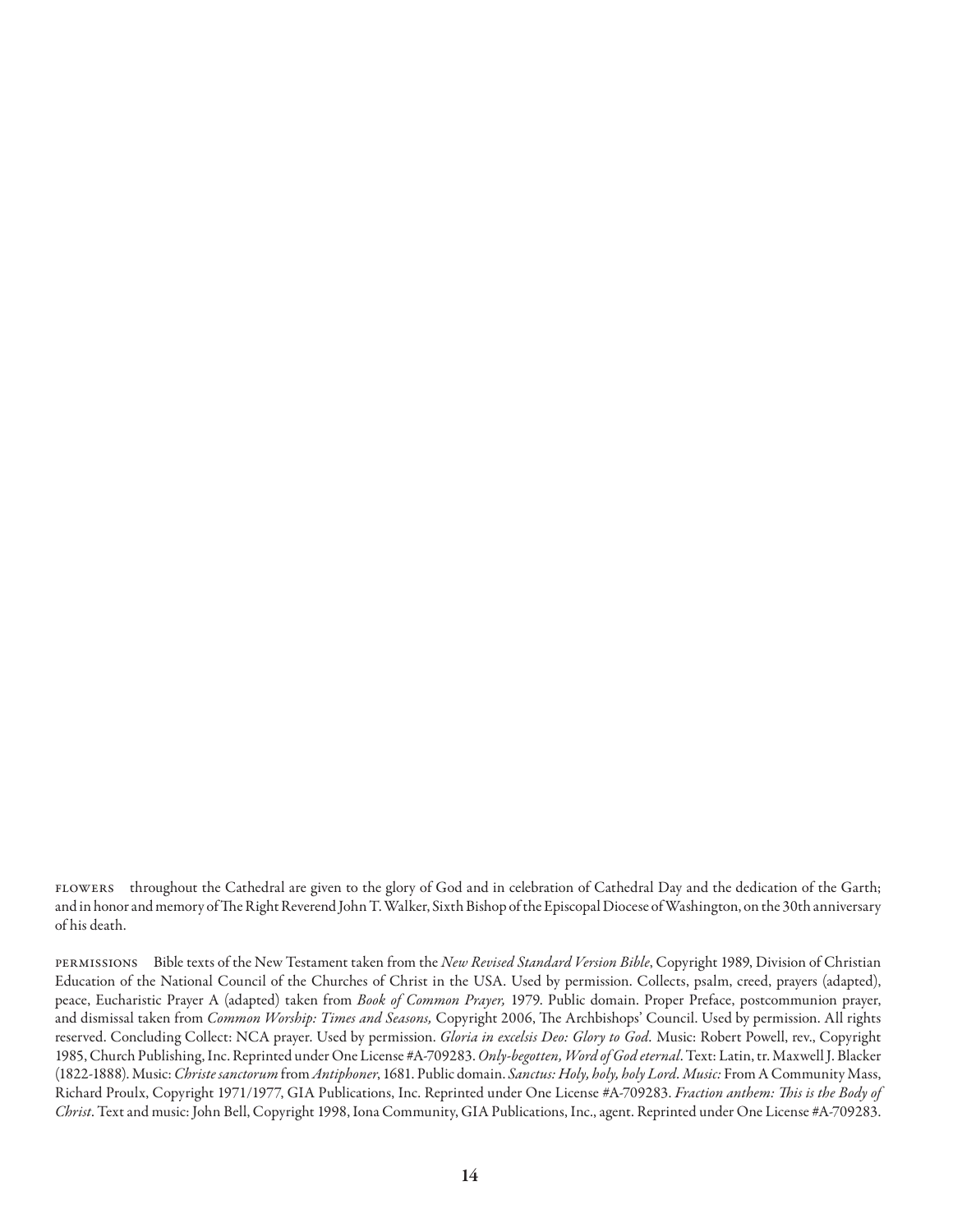

#### service participants

The Right Reverend Mariann Edgar Budde *Bishop of the Episcopal Diocese of Washington*

The Reverend Canon Jan Naylor Cope *Provost*

The Reverend Canon Dana Colley Corsello *Canon Vicar*

The Reverend Canon Rosemarie Logan Duncan *Canon for Worship*

The Reverend Canon Leonard L. Hamlin, Sr. *Canon Missioner*

The Venerable L. Sue von Rautenkranz *Archdeacon, Episcopal Diocese of Washington* 

#### **READERS**

Ana Caskin *Member, Cathedral Chapter and daughter of Bishop John T. Walker*

> Andrew C. Florance *Chair, Cathedral Chapter*

Joi L. Rutherford *Vice Chair, Cathedral Congregation Committee*

**INTERCESSOR** 

John H. Shenefield *Chair, National Cathedral Association* 

Oblation Bearers

Scott Holland *Member, Saint Albans School Student Vestry*

William Holland *Member, Saint Albans School Student Vestry*

Ariana Thornton *Member, National Cathedral School Student Vestry*

Ally Wilkinson *Member, National Cathedral School Student Vestry* **MUSICIANS** 

Canon Michael McCarthy *Director of Music*

Thomas Sheehan *Organist and Associate Director of Music* 

George H. Fergus *Associate Director of Music and Assistant Organist*

> Dr. Edward M. Nassor *Carillonneur*

The Girls Cathedral Choir

Washington Ringing Society Robert Bannister *Ringing Master*